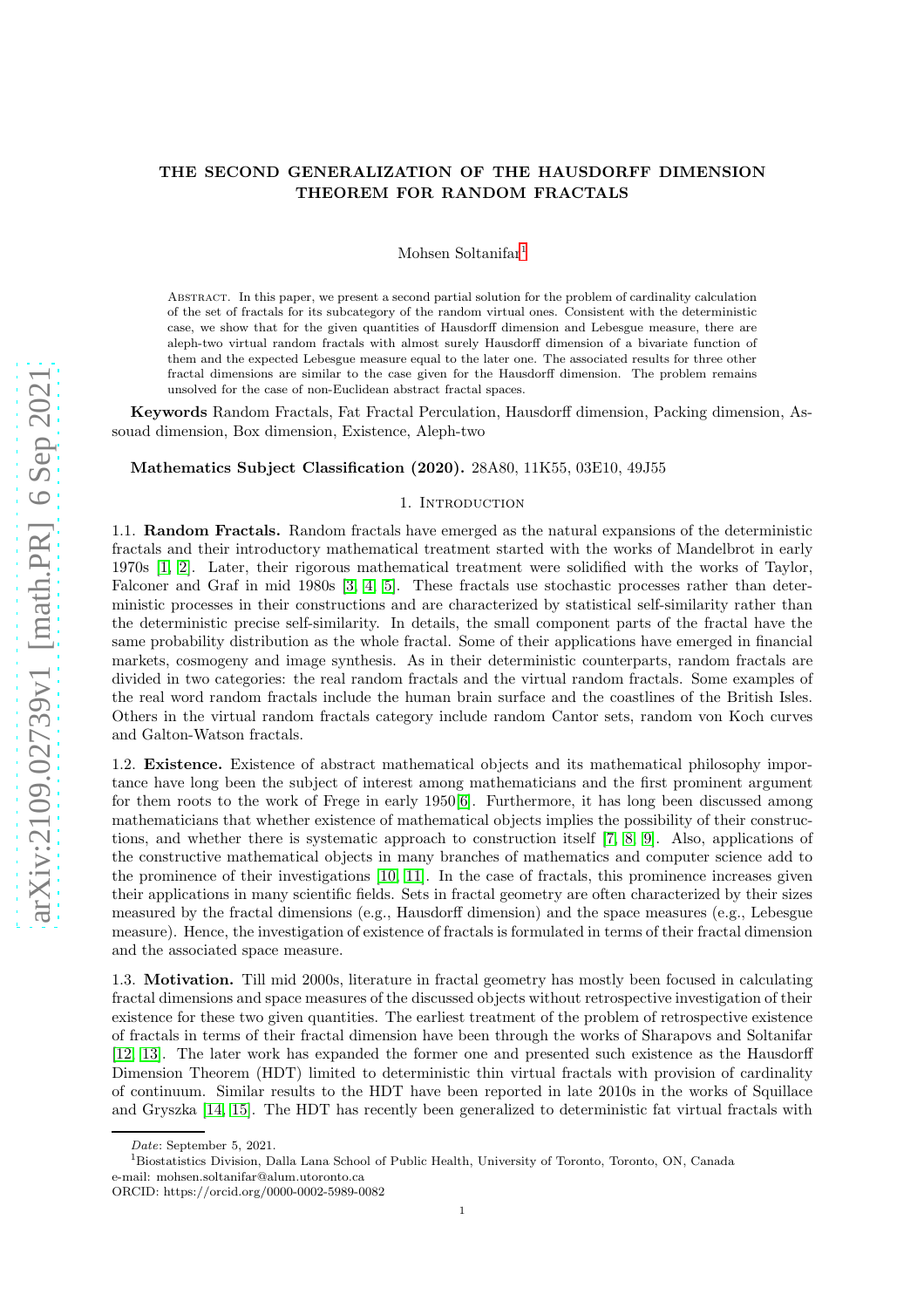provision of cardinality of aleph-two coined as the Generalized Hausdorff Dimension Theorem (GHDT), [\[16\]](#page-6-15). However, no information is available on the counterpart existence statement for the case of random fractals. Moreover, the current results in the deterministic realm are limited to the Hausdorff dimension and their validity is unclear for other fractal dimensions. Finally, there are still open questions whether the cardinality of the set of fractals depends to their deterministic or random nature as well as the applied fractal dimension in counting their set[\[16\]](#page-6-15).

1.4. Study Outline. This work offers a counterpart existence result for random virtual fractals for given fractal dimension and the expected Lebesgue measure in n-dimensional Euclidean spaces. It also provides answer to above posed questions regarding independency of the cardinality of the set of virtual fractals and their deterministic or random status and the applied fractal dimensions. The work outline is as follows: First, it introduces the fat fractal perculations (FFP) and summarizes some of their topological properties and fractal dimensions. The ancillary proofs are furnished for establishing these properties in the Appendix section. Second, it establishes two key lemmas regarding the cardinality of the power set of the surviving FFP and the case of HDT for random fractals. Finally, using the mentioned two lemmas, it establishes the random counterpart of the GHDT coined as the Second Generalized Hausdorff Dimension Theorem (SGHDT).

### 2. Preliminaries

The reader who has studied random fractals is well-equipped with the following definitions and key properties of the fat fractal perculation (FFP). The summary of definitions and some key properties of the Hausdorff dimesnion and the topological dimension (denoted by  $\dim_H(.)$ ,  $\dim_{ind}(.)$ , respectively) are presented in [\[16\]](#page-6-15). Furthermore, the summary and key properties of the Packing dimension, Assouad dimension and the Boxing dimension (denoted by  $\dim_P(.)$ ,  $\dim_A(.)$ ,  $\dim_B(.)$ , respectively) are presented in [\[17,](#page-6-16) [18\]](#page-6-17). Henceforth, in this paper we consider the n-dimensional unit cube  $I_n(n \geq 1)$  in the Euclidean space  $\mathbb{R}^n$  with its conventional Euclidean metric and the Lebesgue measure of  $\lambda_n(.)$ .

The earliest ideas of the FFP root to Mandelbrot's work in 1982 [\[19\]](#page-6-18). The construction process of the FFP is as follows: Given a dimension  $n \geq 1$ , an index parameter  $m \geq 2$  and a non-decreasing sequence  $\vec{p} = \{p_k\}_{k=1}^{\infty}$  in (0, 1]. Let  $C_{n,m,\vec{p}}(0)$  be the unit cube  $I_n$ . Divide  $C_{n,m,\vec{p}}(0)$  into  $m^n$  equal closed subcubes, each with length  $m^{-1}$ , and, then select each subcube independently with probability of  $p_1$ . Denote the union of chosen subcubes as  $C_{n,m,\vec{p}}(1)$ . Continuing this process, at the stage  $k > 1$ , divide each subcube of  $C_{n,m,\vec{p}}(k-1)$  into  $m^n$  equal closed subcubes, each with length  $m^{-k}$ , and, then select each subcube independently with probability of  $p_k$ . Similar to the case  $k = 1$ , denote the union of chosen subcubes as  $C_{n,m,\vec{p}}(k)$ . The sequence of random closed sets  $\{C_{n,m,\vec{p}}(k)\}_{k=0}^{\infty}$  is decreasing.

<span id="page-1-0"></span>**Definition 2.1.** The fat fractal perculation(FFP)  $C_{n,m,\vec{p}}$  associated with dimension  $n \geq 1$ , index parameter  $m \geq 2$  and the non-decreasing sequence  $\vec{p}$  is defined as:

(1) 
$$
C_{n,m,\overrightarrow{p}} = \bigcap_{k=0}^{\infty} C_{n,m,\overrightarrow{p}}(k)
$$

To study FFP in Definition [2.1,](#page-1-0) we consider the probability space  $(\Omega_n, \mathcal{F}_n, P_p)$ ,  $(n \geq 1)$  with the following characteristics. Let  $\Omega_n = I_n$ , and  $\mathcal{F}_n(n \geq 1)$  be its space of compact subsets. We define a natural product probability measure  $P_p$  as follows: let  $D_{n,m,k}(k \geq 0)$  be the set of all  $(m^n)^k$  closed subcubes of  $I_n$  each with side length  $m^{-k}$ . For any  $k \geq 1$  and each  $E \in D_{n,m,k}$  define a probaility measure  $P_{n,m,\overrightarrow{p}}(E) = \frac{\mathbb{1}_{\mathcal{P}(C_{n,m,\overrightarrow{p}}(k))}(E)}{\prod_{k=1}^{k} p_k \times (m^k)^k}$  $\frac{\sum_{n,m,\overline{\beta}}^{k}(\mathbf{x}_{n},\mathbf{w},\overline{\beta}}{\prod_{k=1}^{k}p_{k}\times(m^{n})^{k}}$ , where  $\mathcal{P}(.)$  refers to the power set. Then, by the extension theorem [\[20\]](#page-6-19) there is a unique measure  $P_p$  on  $I_n$  such that  $P_p(E) = P_{n,m,\vec{p}}(E)$ , for all  $E \in D_{n,m,k}, k \ge 1$ . We say a property holds almost surely(a.s) when it holds on a set of full  $P_p$  measure.

Remark 1. The probability space  $(\Omega_n, \mathcal{F}_n, P_p), (n \geq 1)$  can be easily generalized for non-unit n dimensional cubes. To see this, let  $0 \le a < b$ , and  $I_{n,a,b} = [a,b]^n$ . Define  $\Omega_{n,a,b} = (b-a)\Omega_n + a$ ,  $\mathcal{F}_{n,a,b} =$  $\{(b-a)E + a|E \in \mathcal{F}_n\}$ , and  $P_{p,a,b}$  by  $P_{p,a,b}(E) = P_p(\frac{E-a}{b-a})$ ,  $(E \subseteq I_{n,a,b})$ . Then,  $(\Omega_{n,a,b}, \mathcal{F}_{n,a,b}, P_{p,a,b})$  is a probability space. Trivially, $(\Omega_n, \mathcal{F}_n, P_p) = (\Omega_{n,0,1}, \mathcal{F}_{n,0,1}, P_{p,0,1}), (n \ge 1)$ . In the upcoming results, we will use this probability space whenever it is useful within its context.

Remark 2. We refer to the set of random fractals in  $\mathbb{R}^n$  via random fractals charactreized by the probability space  $(\Omega_{n,a,b}, \mathcal{F}_{n,a,b}, P_{p,a,b})$  where  $-\infty < a < b < \infty$  are clear from the context of the discussion.

<span id="page-1-1"></span>Remark 3. Given  $b > 0$  and  $n \ge 1$ . Then, the two probability spaces  $(\Omega_{n,0,b}, \mathcal{F}_{n,0,b}, P_{p,0,b})$ , and  $(\Omega_{n,b,2b}, \mathcal{F}_{n,b,2b}, P_{p,b,2b})$  can be considered as two "subspaces" of the probability space  $(\Omega_{n,0,2b}, \mathcal{F}_{n,0,2b}, P_{p,0,2b})$ ,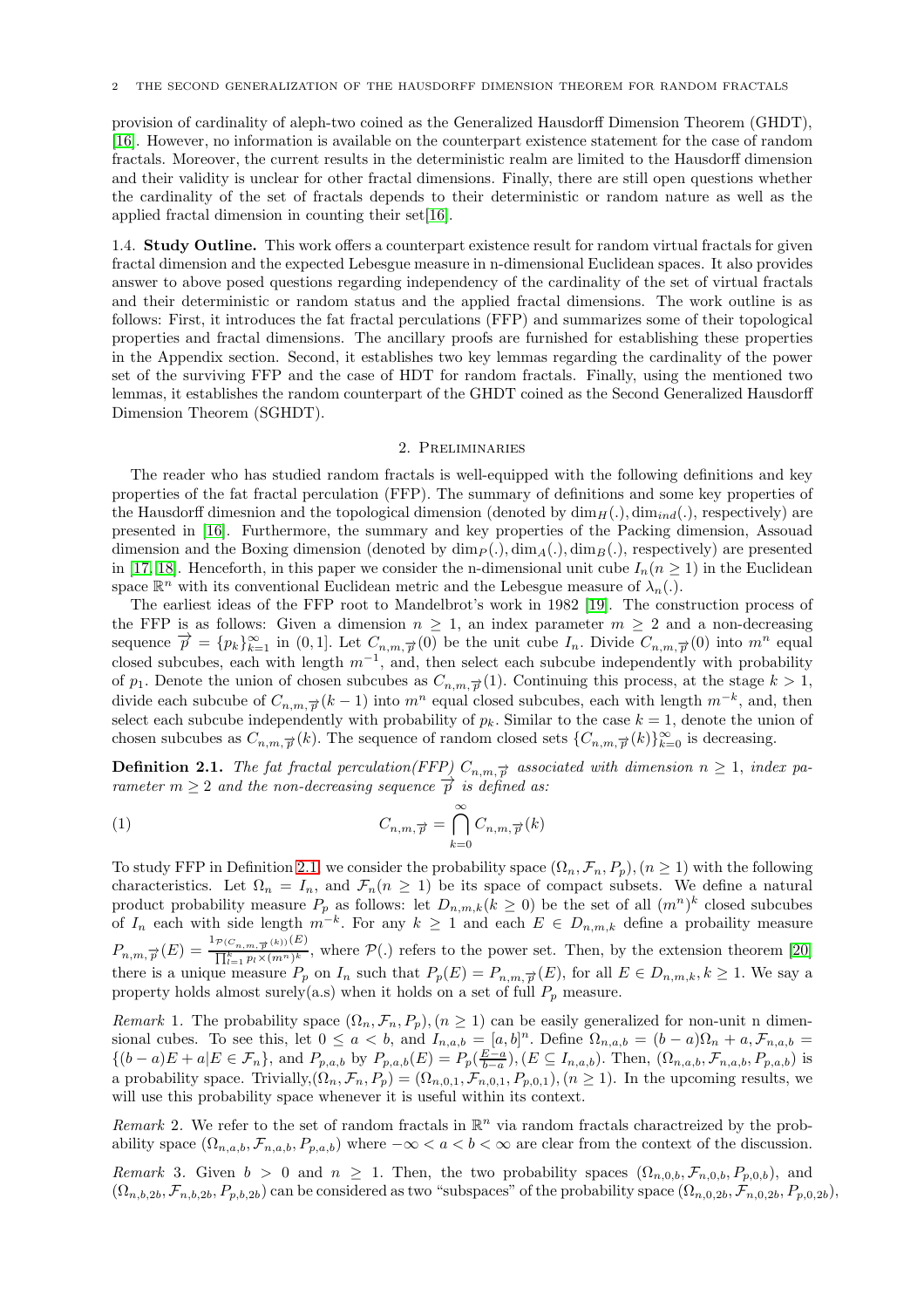in set theoric context. To see this, it is sufficient to consider that in the first round of above construction process all chosen subcubes from  $\Omega_{n,0,2b}$  to be chosen from either  $\Omega_{n,0,b}$  or  $\Omega_{n,b,2b}$ , respectively.

Remark 4. Given random fractal C in  $\mathbb{R}^n$ , both of its Lebesgue measure  $\lambda_n(C)$  and fractal dimesnion  $\dim_F(C)$  are random variables. Consistent with literature in random fractals we characterize C in terms of its expected Lebesgue measure and its almost sure value of fractal dimension.

We are interested in the crucial topological and geometrical characteristics of above defined FFPs(See Appendix for some of the proofs). The first question is when the FFP survives the extiction (i.e.,  $C_{n,m,\vec{p}} \neq \emptyset$ ?The first Theorem discuss this question and shed light on some of its topological properties [\[21,](#page-6-20) [22,](#page-7-0) [23,](#page-7-1) [24\]](#page-7-2):

<span id="page-2-2"></span>**Theorem 2.2.** Let  $C_{n,m,\overrightarrow{p}}$  be the FFP constructed as in Definition [2.1.](#page-1-0) Then, for  $\alpha = \liminf_{k \to \infty} (\prod_{l=1}^k p_l)^{\frac{1}{k}}$ 

and  $\beta = \prod_{k=1}^{\infty} p_k^{m^{nk}}$  we have:

(i)  $C_{n,m,\overrightarrow{p}}$  is empty set or non-empty with positive probability whenever  $\alpha \leq m^{-n}$ , or  $\alpha > m^{-n}$ , respectively. Also, in the later consition, it is uncountable as well.

(ii)  $C_{n,m,\vec{p}}$  has empty interior or non-empty interior whenever  $\beta = 0$  or  $\beta > 0$ , respectively. Furthermore, in the later condition, it equals almost surely to a union of finitely many cubes.

Next, the most two prominent quantities essential for our upcoming results are the Fractal dimension and the Lebesgue measure. We refer to Fractal dimension (denoted by  $\dim_F(.)$ ) as one of four dimesnions: the Hausdorff dimension, the Packing dimension, the Assouad dimension or the Box dimension. The following theorem quantifies these key quantities [\[17,](#page-6-16) [22\]](#page-7-0):

<span id="page-2-0"></span>**Theorem 2.3.** Let  $C_{n,m,\overrightarrow{p}}$  be the FFP constructed as in Definition [2.1.](#page-1-0) Then:

(i) 
$$
E(\lambda_n(C_{n,m,\overrightarrow{p}})) = \prod_{k=1}^{\infty} p_k
$$
,  
\n(ii)  $\dim_H(C_{n,m,\overrightarrow{p}}) = {}^{a.s} n + \log_m(\liminf_{k \to \infty} (\prod_{l=1}^k p_l)^{\frac{1}{k}})$ ,  
\n(iii)  $\dim_P(C_{n,m,\overrightarrow{p}}) = {}^{a.s} \limsup_{k \to \infty} (\frac{n + \log_m(\prod_{l=1}^{k+1} p_l)^{\frac{1}{k+1}}}{1 + \frac{1}{n} \log_m(p_{k+1}^{\frac{1}{k+1}})}$ ,

$$
(iv)
$$
 dim<sub>A</sub> $(C_{n,m,\vec{p}})$  =<sup>a.s</sup> n + lim sup<sub>t\to\infty</sub> [sup<sub>l</sub>log<sub>m</sub> $(\prod_{l=k}^{t+k} p_l)^{\frac{1}{t+1}})$ ],

(v)  $\dim_B^{lower}(C_{n,m,\overrightarrow{p}}) = \dim_H(C_{n,m,\overrightarrow{p}})$  and  $\dim_B^{upper}(C_{n,m,\overrightarrow{p}}) = \dim_P(C_{n,m,\overrightarrow{p}})$ .

An immediate consequence of the Theorem [2.3](#page-2-0) is the following:

<span id="page-2-3"></span>Corollary 2.4. The FFP constructed in Definition [2.1](#page-1-0) has a positive expected Lebesgue measure if and only if its Hausdorff dimension equals to n, almost surely.

We finish this section with some prominent examples useful for the key results in the subsequent section.

<span id="page-2-1"></span>**Example 2.5.** Let the sequence of probabilities  $\{p_k\}_{k=1}^{\infty}$  be defined by  $p_k = p^{a_k}$  where  $m^{-n} < p < 1$  is fixed and  $a_k > 0 (k \ge 1)$ . Then, by above Theorem, it follows that:

(i) 
$$
E(\lambda_n(C_{n,m,\overrightarrow{p}})) = p^{\sum_{k=1}^{\infty} a_k}
$$
,  
\n(ii)  $\dim_H(C_{n,m,\overrightarrow{p}}) =^{a.s} n + (\liminf_{k \to \infty} \frac{\sum_{l=1}^k a_l}{k}) \times \log_m(p)$ ,  
\n(iii)  $\dim_P(C_{n,m,\overrightarrow{p}}) =^{a.s} \limsup_{k \to \infty} (\frac{n + \frac{\sum_{l=1}^{k+1} a_l}{k+1} \times \log_m(p)}{1 + \frac{a_{k+1}}{k+1} \frac{1}{n} \log_m(p)})$ ,  
\n(iv)  $\dim_A(C_{n,m,\overrightarrow{p}}) =^{a.s} n + \limsup_{t \to \infty} (\sup_{k \geq 1} \frac{\sum_{l=k}^{k+1} a_l}{t+1} \times \log_m(p))$ .  
\nWe will use this special example for the proof of Lemma 3.2 in subsequent section.

**Example 2.6.** Let in the Example [2.5,](#page-2-1)  $a_k = 1(k \ge 1)$ . Then, the obtained random fractals are referred to Mandelbrot fractal perculations (MFP). In particular, for  $p > m^{-n}$  the MFP survives extinction,  $E(\lambda_n(C_{n,m,\overrightarrow{p}})) = 0$ , and  $\dim_H(C_{n,m,\overrightarrow{p}}) = \dim_P(C_{n,m,\overrightarrow{p}}) = \dim_A(C_{n,m,\overrightarrow{p}}) = \dim_B(C_{n,m,\overrightarrow{p}}) = n +$  $\log_m(p)$ , almost surely. We write for simplicity  $\dim_F(C_{n,m,\overrightarrow{p}}) = n + \log_m(p)$ , almost surely.

## 3. Main Results

We generalize the existential Generalized Hausdorff Dimension Theorem(GHDT) from deterministic fractals and one fractal dimension to random fractals and four fractal dimensions. The existential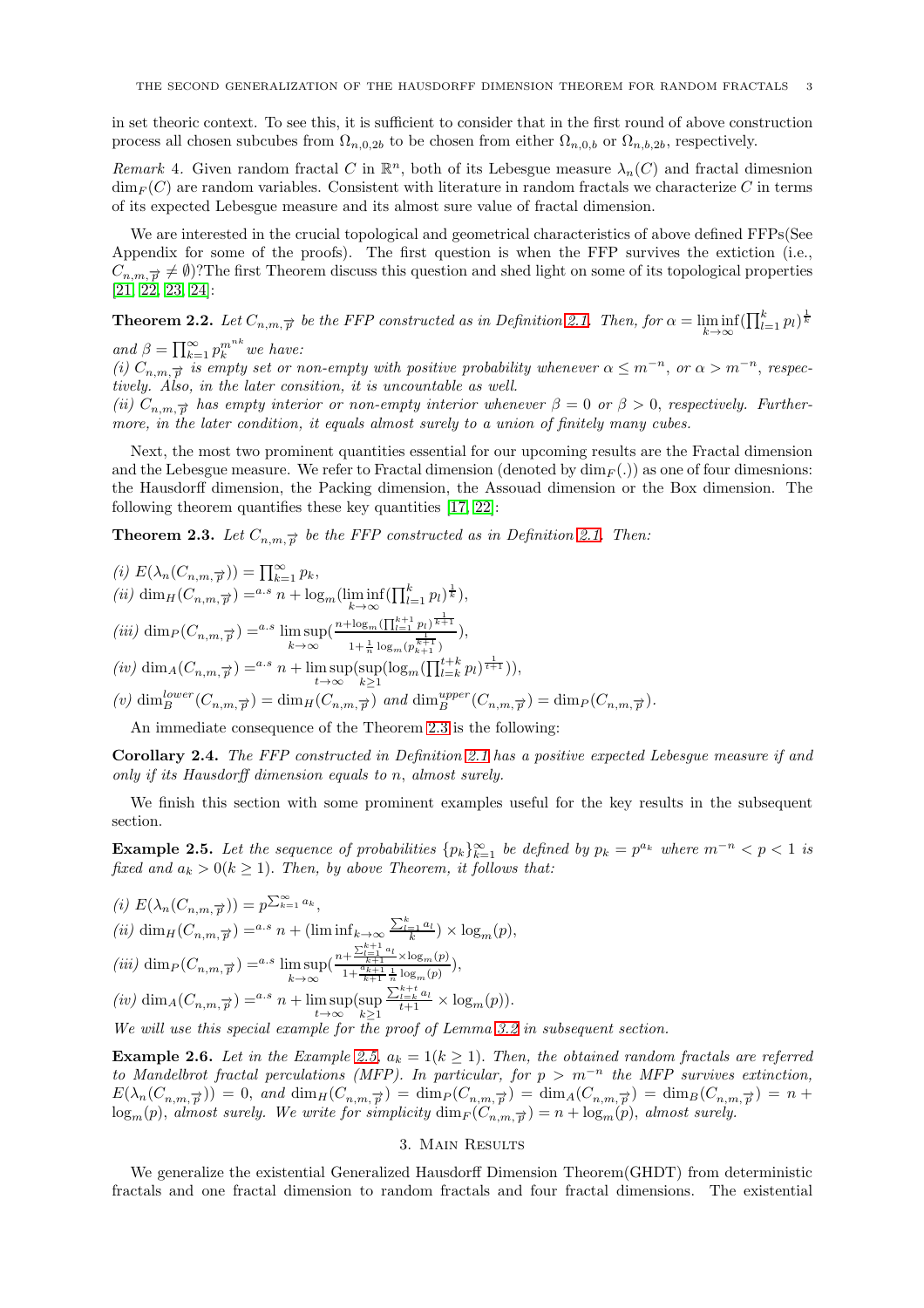cardinality is aleph-two, as well. The construction process is accomplished in threer stages: (i) calculting the cardinality of the power set of a surviving random fractal; (ii) showing the existence of continuum of random fractals with a plausible fractal dimension and expected Lebesgue measure in  $n$  dimensional Euclidean space  $\mathbb{R}^n(n \geq 1)$ , and, (iii) generalizing the result in the second stage to the cardinal of aleph-two. We begin with the following Lemma of cardinality calculation which plays a key role in the SGHDT:

<span id="page-3-2"></span>**Lemma 3.1.** Given a random fractal  $C_{n,m,\vec{p}}$  with almost surely positive Hausdorff dimension in the unit cube  $I^n(n \geq 1)$ . Then, the cardinality of its power set equals to aleph-two.

Proof. Any countable event has Hausdorff dimension of zero, almost surely[\[25\]](#page-7-3). Hence, any event with almost surely positive Hausdorff dimension is uncountable. Accordingly, its power set has cardinality of aleph-two given generalized continuum hypothesis (GCH).  $\Box$ 

Next, equipped with prelimiary results in the previous section, we establish our first major result on existence of random fractals for given fractal dimension and Lebesgue measure. This result on its own is a direct generalization of the Hausdorff Dimension Theorem(HDT)[\[13\]](#page-6-12) from the case of deterministic thin fractals to the case of random fat fractals, and, from one fractal dimension to four fractal dimensions:

<span id="page-3-0"></span>**Lemma 3.2.** For any real  $r > 0$  and  $l \geq 0$  there are continuum random fractals with the Hausdorff dimension  $r \cdot 1_{\{0\}}(l) + n \cdot 1_{(0,\infty)}(l)$ , almost surely and the expected Lebesgue measure l in  $\mathbb{R}^n(\lceil r \rceil \leq n)$ .

<span id="page-3-1"></span>*Proof.* We consider two sets of random fractals  $C_{n,m,\vec{p}_a}$  where each has cardinality of continuum and its members survive extinction. Tabl[e1](#page-3-1) summarizes the key features of these two sets via applying Example [2.5:](#page-2-1)

TABLE 1. Two sets with cardinality of continuum of random fractals in  $\mathbb{R}^n$  ( $n \geq 1$ )

| $\sigma_{n,m, p_a}$ | $\overrightarrow{p}_a = \{p_k(a)\}_{k=1}^{\infty}$             | $\Lambda_n$ | $\dim_H($ .     | $_{\text{Constraints}}$ |
|---------------------|----------------------------------------------------------------|-------------|-----------------|-------------------------|
| ⊥#                  | $p_k(a) = p^{a \overline{1_{\{1\}}(k) + 1_{[2, +\infty)}(k)}}$ |             | $n + \log_m(p)$ |                         |
| #2                  | $p_k(a) = p^{(a^{k-1}-a^k)}$                                   |             |                 |                         |

Notes:  $m^{-n} < p < 1$  is taken as fixed. Values for the Hausdorff dimension are taken almost surely. Each constraint has the cardinality of continuum for the parameter a.

Now, given plausible values for the Hausdorff dimension and the Lebesgue measure we have three major cases:

(i)  $0 < r \notin \mathbb{N}, l = 0$ : Here, for  $n \geq \lfloor r \rfloor + 1 = \lceil r \rceil$ , and  $p = m^{r-n}$  for the sets #1 in Tabl[e1](#page-3-1) it follows that  $\dim_H(C_{n,m,\vec{p}_a}) = r$ , almost surely.

(ii)  $0 < r \in \mathbb{N}, l = 0$ :

Here, for  $n \geq r = [r]$ , by part (i) for the sequence  $\{r-2^{-k}\}_{k=1}^{\infty}$  there is corresponding sequence  ${C_{n,m,\overrightarrow{p}_a}}_{k=1}^{\infty}$  such that  $\dim_H(C_{n,m,\overrightarrow{p}_a}^{(k)}) = r-2^{-k}, (k \ge 1)$ , and  $E(\lambda_n(C_{n,m,\overrightarrow{p}_a}^{(k)}) = 0, (k \ge 1)$ . Next, take  $C = \bigcup_{k=1}^{\infty} C_{n,m,\overrightarrow{p}_a}^{(k)}$ , then  $\dim_H(C) = \sup_{1 \le k \le \infty} (\dim_H(C_{n,m,\overrightarrow{p}_a}^{(k)})) = r$ , and  $E(\lambda_n(C)) = 0$ . Finally, the assertion follows from the uncountability of the sets in  $part(i)$ .

(iii) $0 < r \in \mathbb{N}, l > 0$ :

Here, for  $n \ge r = \lceil r \rceil$ , and  $p = \frac{l}{\lfloor l \rfloor + 1}$  for the sets #2 in Tabl[e1](#page-3-1) it follows that  $\dim_H((\lfloor l \rfloor + 1)^{\frac{1}{n}} * C_{n,m,\overrightarrow{p}_a}) =$ r, almost surely, and  $E(\lambda_n((\lfloor l\rfloor + 1)^{\frac{1}{n}} * C_{n,m,\overrightarrow{p}_a})) = l$ .

Finally, we complete the proof by considering the fact that counstructed random fractals in cases (i),(ii) belong to the standard probability space  $(\Omega_{n,0,1}, \mathcal{F}_{n,0,1}, P_{p,0,1})$  while those in case(iii) belong to generalized probability space  $(\Omega_{n,a,b}, \mathcal{F}_{n,a,b}, P_{p,a,b})$ :  $a = 0, b = (|\ell| + 1)^{\frac{1}{n}}$ .  $\frac{1}{n}$ .

Remark 5. We can prove Lemma [3.2](#page-3-0) in an alternative method. In this method, set  $a = 1$  and  $a = \frac{1}{2}$ for the sets of random fractals in Table [1,](#page-3-1) respectively. Then, consider the set  $\mathcal{G}_n$  with cardinality of continuum of random fractals defined by  $\mathcal{G}_n = \{\cup_{k \in I} (2^{-k}C_{n,m,\overrightarrow{p}_a} + (1 - 2^{k-1})\}$  $\sum$ ntinuum of random fractals defined by  $\mathcal{G}_n = \{\cup_{k \in I} (2^{-k}C_{n,m,\vec{p}_a} + (1 - 2^{k-1})1_n)|I \subseteq \mathbb{N}$  is infinite,  $1_n =$ <br> $\sum_{i=1}^n e_i \ (n \geq 1)\}\.$  Finally, the new proof is completed by considering a similar argument to the out three major cases mentioned in the first proof of the Lemma [3.2.](#page-3-0)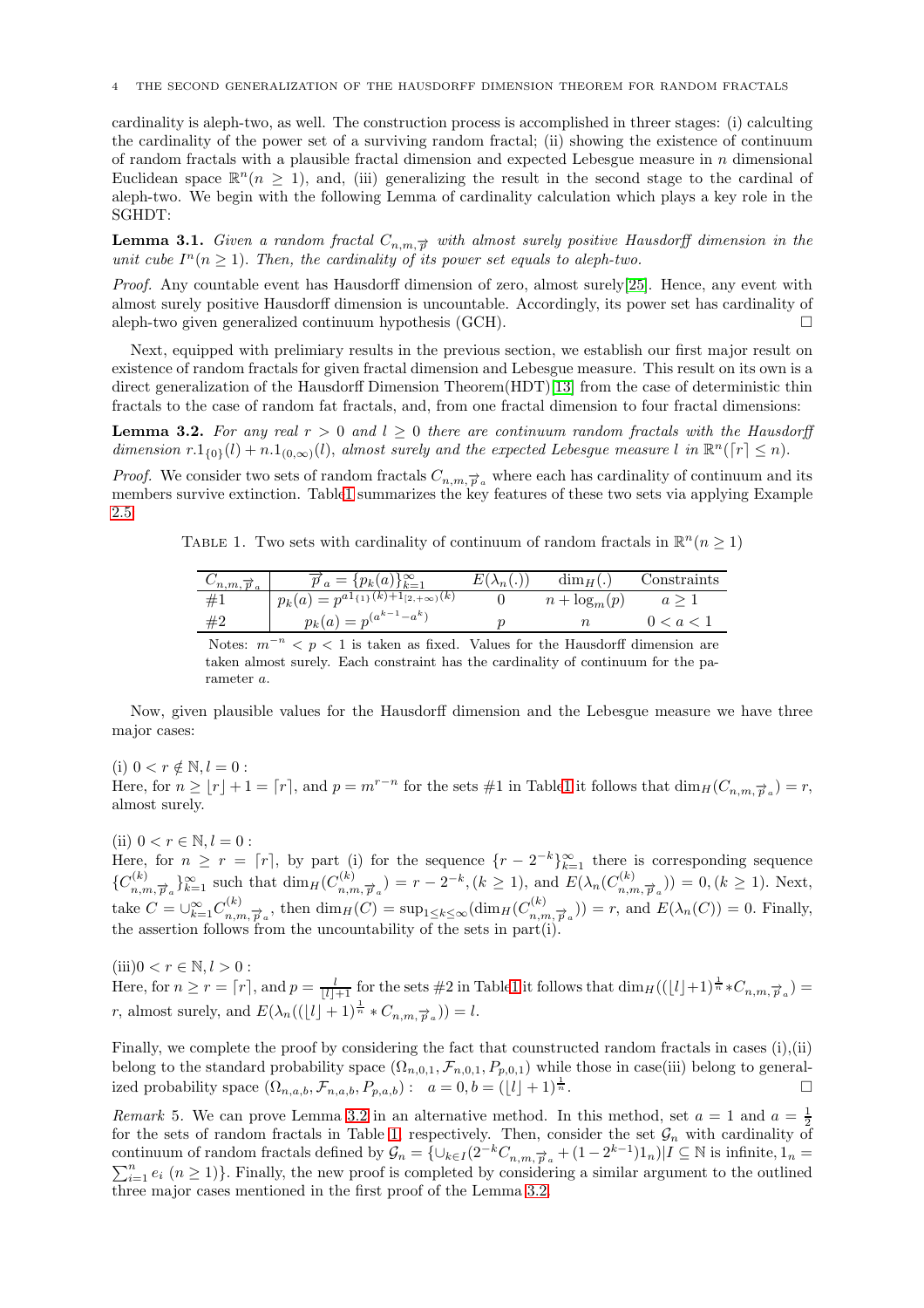The constructed random fractals in Lemma [3.2](#page-3-0) share one key feature with the deterministic ones in [\[16\]](#page-6-15): there is a continuum of the random fractals with the same fractal dimension and the same expected Lebesgue measure in the Euclidean spaces  $\mathbb{R}^{n+1} - \mathbb{R}^n (n \geq 1)$  as those in  $\mathbb{R}^n (n \geq 1)$ . This is a direct consequence of considering  $\Omega_{n,a,b}$  isomorphic to the subspace of  $\Omega_{n,a,b}\times\{0\}\subseteq\Omega_{n+1,a,b}$ , for the contextual  $a < b$ . Furthermore, as in the deterministic case, the result in Lemma [3.2](#page-3-0) is limited on providing the highest possible cardinal number of aleph-two. Our final result provides them:

<span id="page-4-1"></span>Theorem 3.3. (The Second Generalized Hausdorff Dimension Theorem) For any real  $r > 0$ and l ≥ 0, there are aleph-two random fractals with the Hausdorff dimension  $r \cdot 1_{0}$ (l)+n.1<sub>(0,∞)</sub>(l) almost surely, and expected Lebesgue measure l in  $\mathbb{R}^n$  where  $(\lceil r \rceil \leq n)$ .

*Proof.* Let  $r > 0, l > 0$ , and fix  $n > [r]$ . Then, by two applications of the Lemma [3.2](#page-3-0) we have the following families of random fractals where each has the minimum cardinality of continuum:

<span id="page-4-0"></span>
$$
G_1(r, l) = \left\{ G \in \mathcal{F}_{n, (l \downarrow l+1)^{\frac{1}{n}}, 2(l \downarrow l+1)^{\frac{1}{n}} \Big| E(\lambda_n(G))} \leq^{a.s} \frac{r}{2} \right\}
$$
  
\n(2) 
$$
G_2(r, l) = \left\{ G \in \mathcal{F}_{n, 0, (l \downarrow l+1)^{\frac{1}{n}} \Big| E(\lambda_n(G))} =^{a.s} r \cdot 1_{\{0\}}(l) + n \cdot 1_{(0, \infty)}(l) \right\}.
$$

Next, by Remark [3,](#page-1-1) both family of events in equation [2](#page-4-0) belong to the probability space  $(\Omega_{n,0,2b}, \mathcal{F}_{n,0,2b}, P_{p,0,2b})$ where  $b = (\lfloor l \rfloor + 1)^{\frac{1}{n}}$ . Also, an application of Lemma [3.1](#page-3-2) showes that the first family  $\mathcal{G}_1(r, l)$  in equation [\(2\)](#page-4-0) has cardinalty of aleph-two. Consequently, the following family of random fractals has cardinality of aleph-two:

(3) 
$$
\mathcal{G}(r,l) = \{G_1 \cup G_2 | G_1 \in \mathcal{G}_1(r,l), G_2 \in \mathcal{G}_2(r,l)\}.
$$

Furthermore, let  $G \in \mathcal{G}(r, l)$ . Then, by definition, there are  $G_i \in \mathcal{G}_i(i = 1, 2)$  such that:  $G = G_1 \cup G_2$ . Now, by conventional properties of the Hausdorff dimension :

(4) 
$$
\dim_H(G) = \max(\dim_H(G_1), \dim_H(G_2))
$$

$$
= \dim_H(G_2) = \max \{ \dim_H(G_1), \dim_H(G_2) \}.
$$

Also, we have:

$$
E(\lambda_n(G)) = E(\lambda_n(G_1 \cup G_2)) \ge E(\lambda_n(G_2)) = l
$$
  
= 
$$
E(\lambda_n(G_1)) + E(\lambda_n(G_2)) \ge E(\lambda_n(G_1 \cup G_2)) = E(\lambda_n(G))
$$

yielding:

$$
(5) \t\t\t E(\lambda_n(G)) = l.
$$

This completes the proof.  $\Box$ 

Remark 6. Using Theore[m2.3](#page-2-0) and Exampl[e2.5](#page-2-1) the results in Lemma [3.2](#page-3-0) and, consequently, Theore[m3.3](#page-4-1) hold for the other three fractal dimensions as well.

As in the deterministic case, the assertion in Theorem [3.3](#page-4-1) and its proof methodology have two immediate important corollaries: First, the cardinality of the set of random fractals in  $\mathbb{R}^n$  is aleph-two. Second, the cardinality of the set of random non-fractals in  $\mathbb{R}^n$  is aleph-two as well. Both results are proved similar to the determinist case [\[16\]](#page-6-15) and yield from two applications of Cantor–Schroder–Bernstein theorem[\[26\]](#page-7-4), respectively.

#### 4. Discussion

This work presented an existence theorem for random fractals of a given Hausdorff dimension and a Lebesgue measure with the highest possible cardinal number of aleph-two. In addition, it generalized the former detrministic existence theorem in terms of the randomness and the number of fractal dimensions. To compare the generalization process from HDT to GHDT and from GHDT to SGHDT we summarize these results as follows: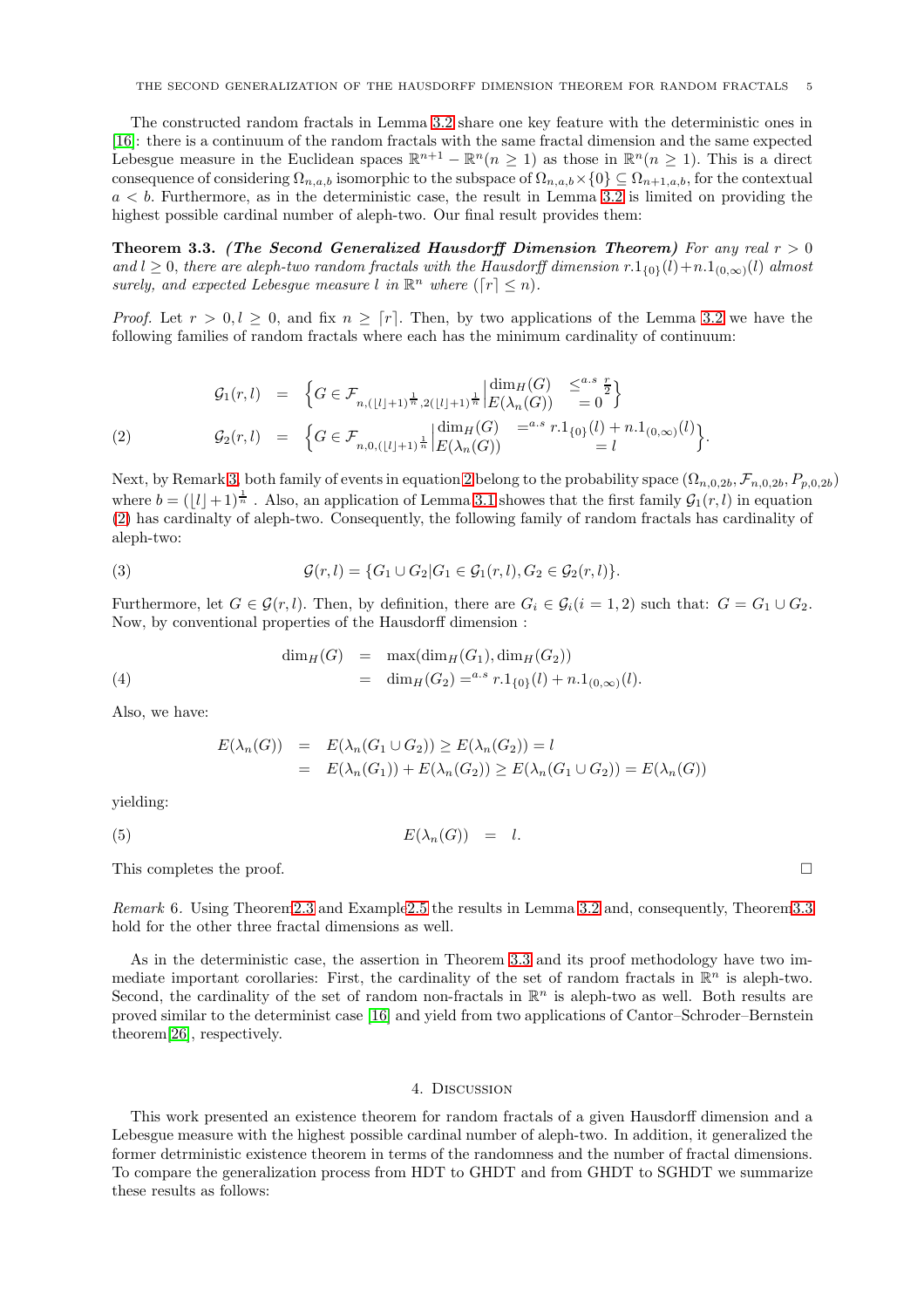- **HDT** For any real  $r > 0$ , there is a continuum of thin deterministic fractals with Hausdorff dimension r in n-dimensional Euclidean space ( $[r] \leq n$ ).
- **GHDT** For any real  $r > 0$  and  $l \geq 0$ , there are aleph-two deterministic fractals with the Hausdorff dimension  $r \cdot 1_{\{0\}}(l) + n \cdot 1_{(0,\infty)}(l)$  and Lebesgue measure l in  $\mathbb{R}^n$  where  $(\lceil r \rceil \leq n)$ .
- **SGHDT** For any real  $r > 0$  and  $l \geq 0$ , there are aleph-two random fractals with the fractal dimension  $r \cdot 1_{\{0\}}(l) + n \cdot 1_{(0,\infty)}(l)$  almost surely, and expected Lebesgue measure l in  $\mathbb{R}^n$ where  $(\lceil r \rceil \leq n)$ . Here, the fractal dimension is one of four dimensions: Hausdorff dimension, Packing dimension, Assouad dimension, Box dimension.
- Figure.1 presents the generalization process upon comparing the above three statements.



FIGURE 1. The generalization process of the Hausdorff Dimension Theorem (HDT) in terms of cardinality, Lebesgue measure, randomness, and number of fractal dimensions

This work's contributions to the fractal geometry literature are in four perspectives: First, as in deterministic case, it highlights the advantages of random Cantor fractals on other conventional random fractals on establishing existential results for random fractals. Second, as in deterministic case, the main result is equipped with constructive proof rather than pure existential proof. Third, it presents two more sets with cardinality of aleph-two. Finally, it partially answers open problems  $#1$  and  $#3$  in [\[16\]](#page-6-15). For the case of open problem  $#1$ , the dimension of the set of distinctive random fractals in  $\mathbb{R}^n$  is the same for four fractal dimensions considered in this work. Moreover, for the case of open problem #3, the cardinality of the set of all distinctive fractals in  $\mathbb{R}^n$  is independent from their determinitic or random nature. The work limitation -as in the deterministic case- is its limited generalizability for more generalized and abstract fractal structures and their fractal dimensions[\[27\]](#page-7-5).

### 5. Conclusion

This work has presented another partial solution to the problem of retrospective existence of any set of fractals for a given fractal dimension and the Lebesgue measure for the case of random fractals. It presented the case for random fractals with cardinality of aleph-two, and expanded the former deterministic result in terms of randomness and the number of involved fractals dimensions. Finally, it cleared the way for working through the problem for the case of more generalized abstract fractal structure and dimension.

Abbreviations. The following abbreviations are used in this manuscript:

| a.s         | Almost Surely                                  |
|-------------|------------------------------------------------|
| <b>FFP</b>  | Fat Fractal Perculation                        |
| <b>HDT</b>  | Hausdorff Dimension Theorem                    |
| GCH.        | generalized continuum hypothesis               |
| <b>GHDT</b> | Generalized Hausdorff Dimension Theorem        |
| <b>MFP</b>  | Mandelbrot Fractal Perculation                 |
| SGHDT       | Second Generalized Hausdorff Dimension Theorem |

### Appendix A. Some Ancillary Proofs

A.1. Proof for Theorem [2.2.](#page-2-2) (i). This is immediate consequence of Theorem [2.3](#page-2-0) (ii) and properties of the Hausdorff dimension [\[21\]](#page-6-20).

A.2. **Proof for Theorem [2.3.](#page-2-0)** (i). Let  $k \geq 1$  be fixed. Then, by conditioning and mathematical induction the number of subcubes  $X_k$  in  $C_{n,m,\vec{p}}(k)$  satisfies  $X_k \sim$ 

Binomial( $(m^n)^k$ ,  $\prod_{l=1}^k p_l$ ). But, each subcube has length of  $m^{-k}$  and the Lebesgue measure of  $(m^n)^{-k}$ . Hence,  $E(\lambda_n(C_{n,m,\overrightarrow{p}}(k))) = E(X_k.(m^n)^{-k}) = \prod_{l=1}^k p_l, (k \ge 1)$ . Now, the result follows from an application of the Fubini's Theorem and letting  $k \to +\infty$ .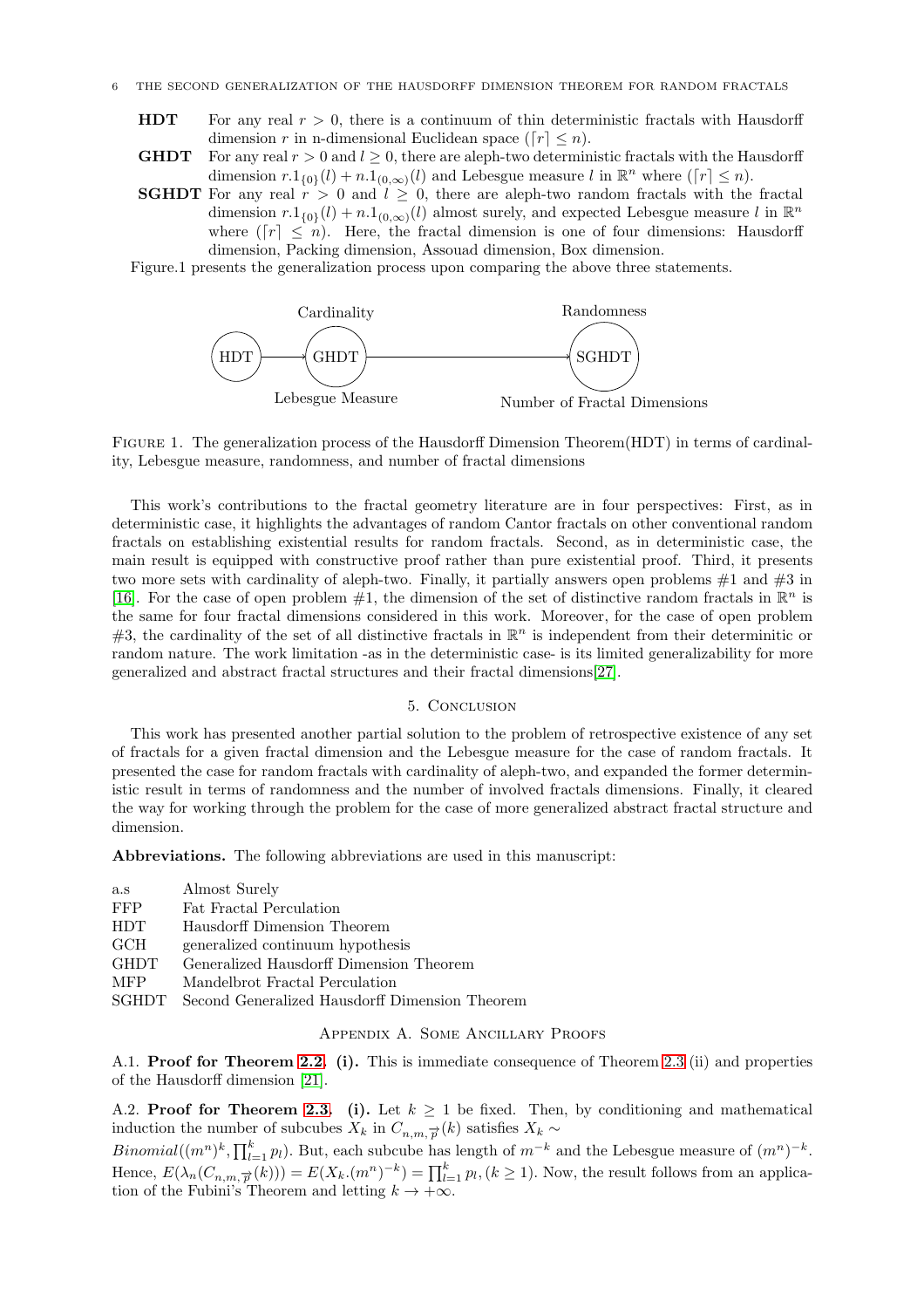A.3. **Proof for Theorem [2.3.](#page-2-0)** (ii). Let  $d = n$ ,  $M_k = m$  and  $N_k = p_k * m^n (k \ge 1)$  as in [\[17,](#page-6-16) [18\]](#page-6-17). Then:  $\dim_H(C_{n,m,\overrightarrow{p}}) = \liminf_{k \to \infty}$  $\log(\prod_{l=1}^k N_l)$  $\frac{\log(11_{l=1}N_l)}{-\log(\prod_{l=1}^kM_l^{-1})} = \liminf_{k\to\infty}$  $\frac{\log(\prod_{l=1}^k p_l(m^k)^n)}{\log(m^k)} = \liminf_{k\to\infty} (n + \frac{\log(\prod_{l=1}^k p_l)}{\log(m^k)}) =$  $\liminf_{k\to\infty} (n+\frac{\log((\prod_{l=1}^k p_l)^{\frac{1}{k}})}{\log(m)})$  $\frac{\prod_{l=1}^{k} p_l(\bar{x}_l)}{\log(m)} = n + \liminf_{k \to \infty} \log_m((\prod_{l=1}^{k} p_l)^{\frac{1}{k}}) = n + \log_m(\liminf_{k \to \infty}(\prod_{l=1}^{k} p_l)^{\frac{1}{k}}).$ 

A.4. **Proof for Theorem [2.3.](#page-2-0)** (iii). Similar to the case for Hausdorff dimension, let  $d = n$ ,  $M_k = m$ and  $N_k = p_k * m^n (k \ge 1)$  as in [\[17,](#page-6-16) [18\]](#page-6-17). Then:  $\dim_P(C_{n,m,\overrightarrow{p}}) = \limsup_{k \to \infty}$  $\log(\prod_{l=1}^{k+1} N_l)$  $\frac{\log(\prod_{l=1}^{k} N_l)}{-\log(\prod_{l=1}^{k} M_l^{-1}) + \frac{1}{n} \log(N_{k+1})} =$  $\limsup_{k \to \infty} \left( \frac{\log(\prod_{l=1}^{k+1} p_l(m^{n(k+1)}))}{\log(m^k) + \frac{1}{n} \log(p_{k+1}m^n)} \right) = \limsup_{k \to \infty} \left( \frac{n(k+1) \log(m) + \log(\prod_{l=1}^{k+1} p_l)}{(k+1) \log(m) + \frac{1}{n} \log(p_{k+1})} \right) = \limsup_{k \to \infty} \left( \frac{n + \frac{\log(\prod_{l=1}^{k+1} p_l)}{(k+1) \log(m)}}{1 + \frac{\log(p_{k+1}) \log(m)}{n(k+1) \log(m)}} \right)$  $\frac{n + (k+1) \log(m)}{1 + \frac{\log(p_{k+1})}{n(k+1) \log(m)}} =$  $\limsup_{k\to\infty} \left(\frac{n+\log_m(\prod_{l=1}^{k+1} p_l)^{\frac{1}{k+1}}}{1+\frac{1}{m}\log_m(p_k^{\frac{k+1}{k+1}})}\right)$ 1  $1+\frac{1}{n}\log_m(p_{k+1}^{\frac{1}{k+1}})$ ).

A.5. Proof for Theorem [2.3.](#page-2-0) (iv). Similar to the case for Hausdorff dimension, let  $d = n$ ,  $M_k = m$ and  $N_k = p_k * m^n (k \ge 1)$  as in [\[17,](#page-6-16) [18\]](#page-6-17). Then:  $\dim_A(C_{n,m,\vec{p}}) = \limsup_{t \to \infty} (\sup_{k \ge 1} (\frac{\prod_{l=k}^{k+t} N_l}{-\log(\prod_{l=k}^{k+t} N_l)})$  $\frac{\prod_{l=k}^{N} V_l}{-\log(\prod_{l=k}^{k+t} M_l^{-1})})$  =  $\limsup_{t\to\infty} (\sup_{k\geq 1}$  $\log(\prod_{l=k}^{k+t}(p_l.m^n))$  $\frac{\log(\prod_{l=k}^{k} (p_l \cdot m^{-l}))}{\log(\prod_{l=k}^{k+t} m)} = \limsup_{t \to \infty} (\sup_{k \geq 1}$  $\log(\prod_{l=k}^{k+t} p_l.(m^{n(t+1)}))$  $\frac{1}{\log(m^{t+1})} = \limsup_{t \to \infty} (\sup_{k \ge 1}$  $\log(\prod_{l=k}^{k+t} p_l) + n \log(m^{t+1})$  $\frac{\binom{k}{k} p_l + n \log(m)}{\log(m^{t+1})} =$  $\limsup_{t\to\infty} (\sup_{k\geq 1}$  $\frac{\log(\prod_{l=k}^{k+t} p_l)}{(t+1)\log(m)} + n) = \limsup_{t\to\infty} (\sup_{k\geq 1} \log_m((\prod_{l=k}^{k+t} p_l)^{\frac{1}{t+1}}) + n) = n + \limsup_{t\to\infty} (\sup_{k\geq 1} (\log_m(\prod_{l=k}^{t+k} p_l)^{\frac{1}{t+1}})).$ 

A.6. Proof for Theorem [2.3.](#page-2-0) (v). This is direct consequence from [\[17\]](#page-6-16).

A.7. Proof for Corollary [2.4.](#page-2-3) It is sufficient to use the representation  $l = \prod_{k=1}^{\infty} p_k$ . First, assume  $l > 0$ . Then, using the Calculus Theorem on limit of composition of continuous functions and the representation in part (ii) the sufficiency is proved. Second, assume  $l = 0$ . Then, using  $\epsilon - \delta$  definition for the sequences and taking  $\epsilon = \frac{1}{2}$ , the necessity is proved.

#### **REFERENCES**

- <span id="page-6-0"></span>[1] Mandelbrot, B. B. (1972). Renewal sets and random cutouts. Zeitschrift Fr Wahrscheinlichkeitstheorie Und Verwandte Gebiete, 22(2), 145–157. https://doi.org/10.1007/bf00532733
- <span id="page-6-1"></span>[2] Mandelbrot, B. B. (1974). Intermittent turbulence in self-similar cascades: divergence of high moments and dimension of the carrier. Journal of Fluid Mechanics, 62(2), 331–358. https://doi.org/10.1017/s0022112074000711
- <span id="page-6-2"></span>[3] Taylor, S. J. (1986). The measure theory of random fractals. Mathematical Proceedings of the Cambridge Philosophical Society, 100(3), 383–406. https://doi.org/10.1017/s0305004100066160
- <span id="page-6-4"></span><span id="page-6-3"></span>[4] Falconer, K. J. (1986). Random Fractals. Math. Proc. Camb. Phil. Soc., 100, 559–582.
- [5] Graf, S. (1987). Statistically self-similar fractals. Probability Theory and Related Fields, 74(3), 357–392. https://doi.org/10.1007/bf00699096
- <span id="page-6-6"></span><span id="page-6-5"></span>[6] Frege, G. (1953). Foundations of Arithmetic, Oxford: Blackwell. Transl. by J.L. Austin.
- <span id="page-6-7"></span>[7] Brouwer, L.E.J. (1907). Over de Grondslagen der Wiskunde, PhD thesis, Universiteit van Amsterdam.
- [8] Waaldijk, F. (2005). On the Foundations of Constructive Mathematics Especially in Relation to the Theory of Continuous Functions. Foundations of Science, 10(3), 249–324. https://doi.org/10.1007/s10699-004-3065-z
- <span id="page-6-8"></span>[9] Troelstra, A.S., and van Dalen, D. (1988). Constructivism in Mathematics: An Introduction (two volumes), Amsterdam: North Holland, Elsevier Science.
- <span id="page-6-9"></span>[10] Dowek, G. (2015). Chapter 8: Constructive Proofs and Algorithms. In Computation, Proof, Machine: Mathematics Enters a New Age; Guillot, P., Roman, M., Eds.; Cambridge University Press: Cambridge, UK.
- <span id="page-6-10"></span>[11] Klaus, M.; Schuster, P.; Schwichtenberg, H. (Eds.). (2018). Proof and Computation: Digitalization in Mathematics, Computer Science, and Philosophy;World Scientific: Hackensack, NJ, USA; pp. 1–46.
- <span id="page-6-11"></span>[12] Sharapov, S. & Sharapov, V.(2006). Dimensions of Some Generalized Cantor Sets, preprint: <http://classes.yale.edu/fractals/Frac> And Dim/cantorDims/CantorDims.html. Accessed on April 3, 2006
- <span id="page-6-13"></span><span id="page-6-12"></span>[13] Soltanifar, M. (2006). On A Sequence of Cantor Fractals. Rose Hulman Undergrad. Math. J., 7(9).
- [14] Squillace, J. (2017). Estimating the fractal dimension of sets determined by nonergodic parameters. Discrete & Continuous Dynamical Systems - A, 37(11), 5843–5859. https://doi.org/10.3934/dcds.2017254
- <span id="page-6-15"></span><span id="page-6-14"></span>[15] Gryszka, K. (2019). Hausdorff dimension is onto. Pr. Kola Mat. Uniw. Ped. W Krak, 5, 13–22.
- [16] Soltanifar, M. (2021). A Generalization of the Hausdorff Dimension Theorem for Deterministic Fractals. Mathematics, 9(13), 1546. https://doi.org/10.3390/math9131546
- <span id="page-6-16"></span>[17] Chen. (2017). A Class of Random Cantor Sets. Real Analysis Exchange, 42(1), 79. https://doi.org/10.14321/realanalexch.42.1.0079
- <span id="page-6-17"></span>[18] Chen, C. (2016). Distribution of random Cantor sets on tubes. Arkiv För Matematik, 54(1), 39–54. https://doi.org/10.1007/s11512-015-0219-x
- <span id="page-6-18"></span>[19] Mandelbrot, B.B.(1982). The fractal geometry of nature. W. H. Freeman and Co., San Francisco, CA, USA. ISBN 0-7167-1186-9.
- <span id="page-6-20"></span><span id="page-6-19"></span>[20] Rosenthal, J. S. (2006). A First Look at Rigorous Probability Theory. World Scientific. pp.10,21–22.
- [21] Koivusalo, H. (2014). Dimension of Uniformly Random Self-Similar Fractals. Real Analysis Exchange, 39(1), 73. https://doi.org/10.14321/realanalexch.39.1.0073